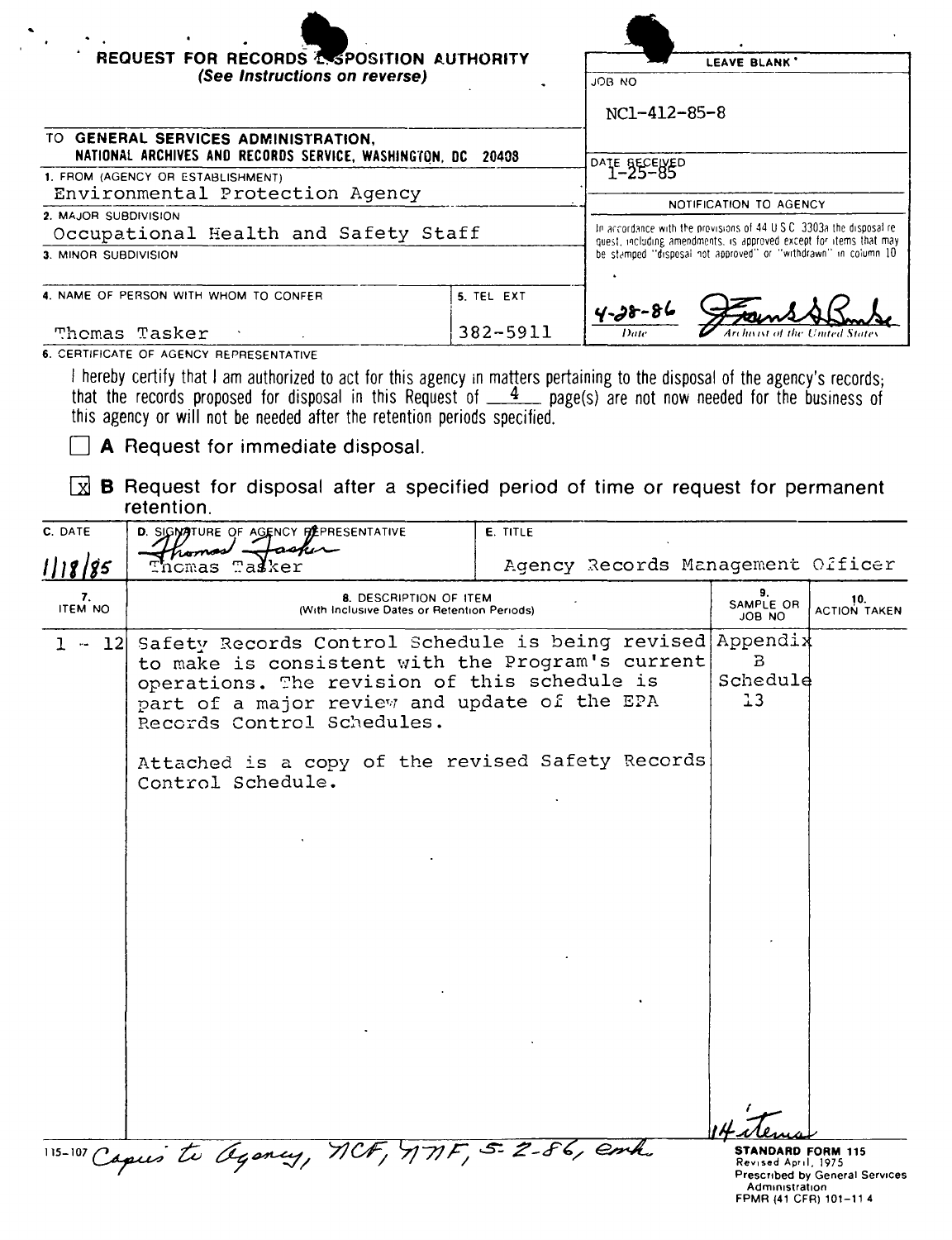|                | TITLE OF SCHEDULE                                                                                                                                                                                                                                                                                                                       | <b>COVERAGE OF SCHEDULE</b>                                                                                                                                                                                                                                                                     |  |
|----------------|-----------------------------------------------------------------------------------------------------------------------------------------------------------------------------------------------------------------------------------------------------------------------------------------------------------------------------------------|-------------------------------------------------------------------------------------------------------------------------------------------------------------------------------------------------------------------------------------------------------------------------------------------------|--|
|                | SAFETY RECORDS                                                                                                                                                                                                                                                                                                                          | APPLICABLE HEADQUARTERS OFFICE                                                                                                                                                                                                                                                                  |  |
| <b>ITEM</b>    | NAME AND DESCRIPTION OF RECORD/FILE                                                                                                                                                                                                                                                                                                     | RETENTION PERIOD AND DISPOSITION                                                                                                                                                                                                                                                                |  |
| $\mathbf{1}$ . | General Correspondence of the Director, Occupational Health<br>and Safety Staff. Includes copies of non-controlled<br>(routine) correspondence. Records consist of incoming<br>letters and enclosures.                                                                                                                                  | Retention: Retain 5 years.<br>Disposition: Break file at end of year. Keep in<br>office I year, then transfer to the FRC. Destroy<br>when 5 years old.                                                                                                                                          |  |
| 2.             | Program Management File. Consists of records related to the<br>management and administrative support of each unit of the<br>Occupational Health and Satety Statt. Records consist of<br>program planning and implementation, personnel needs, work<br>accomplishments, budgetary materials, and other program<br>management activities. | Retention: Retain 5 years.<br>Disposition: Break file at end ot year. Keep in<br>office 1 year, then transfer to the FRC.<br>Destroy<br>when 5 years old.                                                                                                                                       |  |
| 3.             | Speeches by Office Director or Staff. Speeches prepared for<br>delivery at civic tunctions and professional conferences and<br>meetings.                                                                                                                                                                                                | Retention:<br>a. Record Copy. Permanent.<br>Information Copies. Retain 1 year.<br>b.<br>Disposition:<br>a. Record Copy. Break file after presentation:<br>Keep in office 5 years, then transfer to the FRC.                                                                                     |  |
|                | Freedom of Information Response File. Includes copies of<br>incoming requests for information under the Freedom of<br>Information Act, copies of replies, and copies of any<br>interagency memoranda concerning the request. Note: this<br>file does not contain the Program's official record of<br>information being requested.       | Keep in FRC 5 years, then offer to the National<br>Archives in tive year blocks.<br>b. Information Copies. Destroy when 1 year old or<br>sooner it no longer needed.<br>Retention: Retain 2 years.<br>Disposition: Break file at end of year. Keep in<br>office, then destroy when 2 years old. |  |
|                |                                                                                                                                                                                                                                                                                                                                         |                                                                                                                                                                                                                                                                                                 |  |

 $\sim$ 

 $\sim 10^7$ 

## $\mathbb{E} \left[ \left\| \mathbf{v}_i \right\| \mathbf{v}_i \right] = \left\| \mathbf{v}_i \right\| \leq \left\| \mathbf{v}_i \right\| \leq \left\| \mathbf{v}_i \right\| \leq \left\| \mathbf{v}_i \right\| \leq \left\| \mathbf{v}_i \right\| \leq \left\| \mathbf{v}_i \right\| \leq \left\| \mathbf{v}_i \right\| \leq \left\| \mathbf{v}_i \right\| \leq \left\| \mathbf{v}_i \right\| \leq \left\| \mathbf{v}_i \right\| \leq \left\| \math$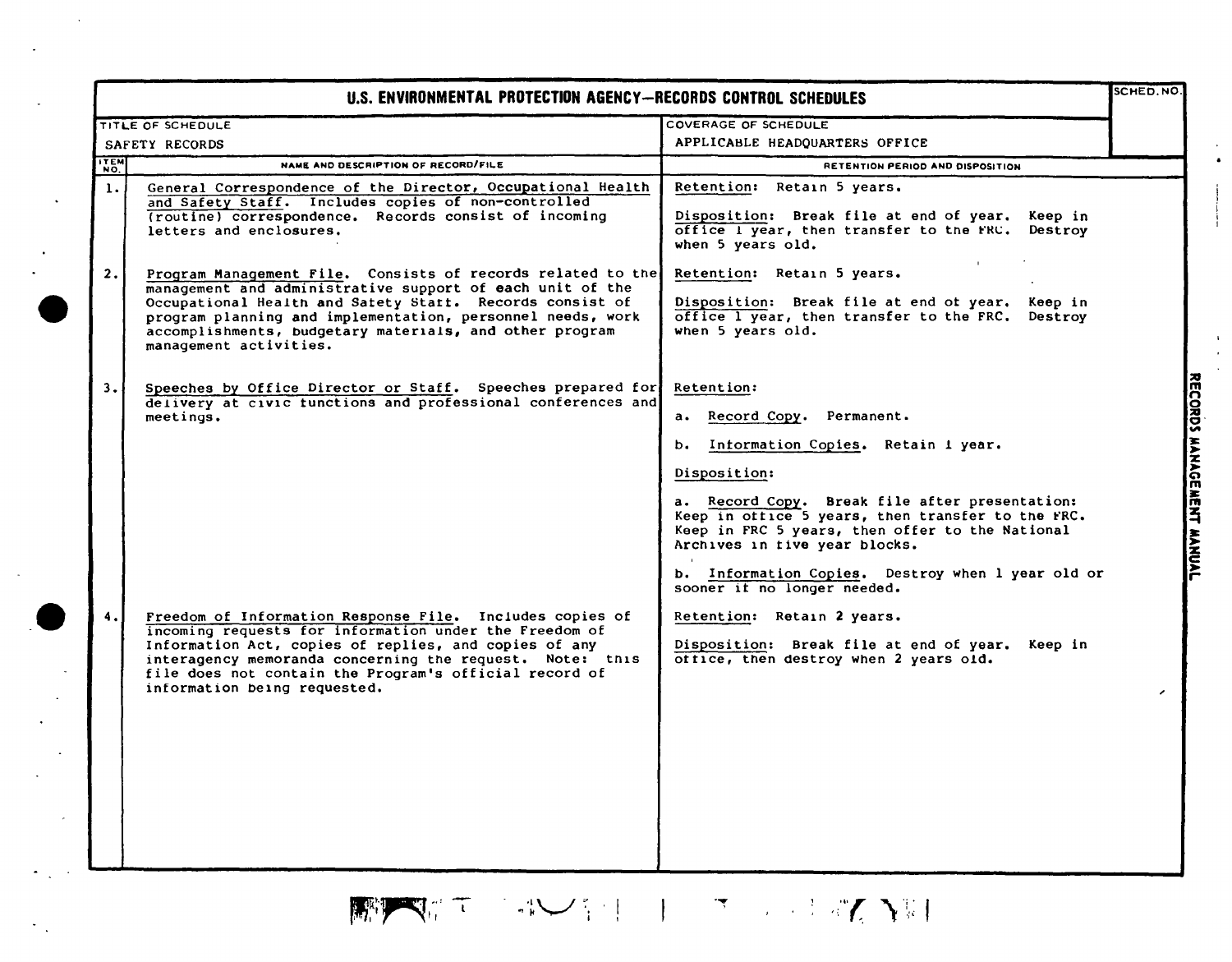| U.S. ENVIRONMENTAL PROTECTION AGENCY-RECORDS CONTROL SCHEDULES |                                                                                                                                                                                                                                                                                                                                                                                                                |                                                                                                                           |  |  |
|----------------------------------------------------------------|----------------------------------------------------------------------------------------------------------------------------------------------------------------------------------------------------------------------------------------------------------------------------------------------------------------------------------------------------------------------------------------------------------------|---------------------------------------------------------------------------------------------------------------------------|--|--|
|                                                                | TITLE OF SCHEDULE<br>SAFETY RECORDS                                                                                                                                                                                                                                                                                                                                                                            | COVERAGE OF SCHEDULE<br><b>AGENCYWIDE</b>                                                                                 |  |  |
|                                                                |                                                                                                                                                                                                                                                                                                                                                                                                                |                                                                                                                           |  |  |
| <b>ITEM</b>                                                    | NAME AND DESCRIPTION OF RECORD/FILE                                                                                                                                                                                                                                                                                                                                                                            | RETENTION PERIOD AND DISPOSITION<br>Retention: See disposition below.                                                     |  |  |
| 5.                                                             | Safety Standards Files. Documents created in the develop-<br>ment of safety standards and practices in: developmental<br>and production operations; and the safe location design,<br>layout, equipment, and construction of factivies and other<br>areas requiring safety standards. The files include recom-<br>mendations, coordination actions, studies, and other actions<br>taken to establish standards. | Disposition: Break file when superseded or can-<br>celed, then destroy.                                                   |  |  |
| 6.                                                             | Accident Case Files. Correspondence, reports, and all<br>related papers concerning accidents and employee illnesses<br>occurring at all EPA installations.                                                                                                                                                                                                                                                     | Retention: Disposal not authorized per GSA<br>$\overline{Bulletin B-136}$ .<br>Disposition: See Retention above.          |  |  |
| 7.                                                             | Safety Program Report Files. Statistical reports of injur-<br>ies and accidents.                                                                                                                                                                                                                                                                                                                               | Retention: Retain 5 years.<br>Disposition: Break file when no longer needed.<br>Keep in ottice for 5 years, then destroy. |  |  |
| 8.                                                             | <b>Troperty Safety Files.</b> Safety inspection records for all<br>EPA real and personal property.                                                                                                                                                                                                                                                                                                             | Retention: See disposition below.<br>Dispositions-Break file and destroy when related                                     |  |  |
|                                                                |                                                                                                                                                                                                                                                                                                                                                                                                                | property is disposed of by EPA.                                                                                           |  |  |
| 9.                                                             | Protective and Preventive Measures Report Files. Reports<br>of surveys and inspections of Government-owned facilities<br>conducted to insure adequacy of protective and preventive<br>measures taken against hazards of fire, explosion, and<br>accidents.                                                                                                                                                     | Retention: Retain 5 years.<br>Disposition: Break file when no longer needed.<br>Keep in office for 5 years, then destroy. |  |  |
| 10.1                                                           | Occupational Medical Files. Documents created as part of<br>the ongoing Medical Monitoring Program ettorts for EPA<br>employees.                                                                                                                                                                                                                                                                               |                                                                                                                           |  |  |
|                                                                | a. Medical Examination Files.                                                                                                                                                                                                                                                                                                                                                                                  | Retention: Disposal not authorized per GSA<br>Bulletin B-112.                                                             |  |  |
|                                                                |                                                                                                                                                                                                                                                                                                                                                                                                                | Disposition: See retention above.                                                                                         |  |  |

 $\sim 10^{11}$  km  $^{-1}$ 

 $\sim$  $\sim 10^7$ 

 $\mathcal{A}$ 

 $\mathcal{F}^{\mathcal{G}}_{\mathcal{G}}$  and  $\mathcal{F}^{\mathcal{G}}_{\mathcal{G}}$ 



**ECORDS** ANAGEMENT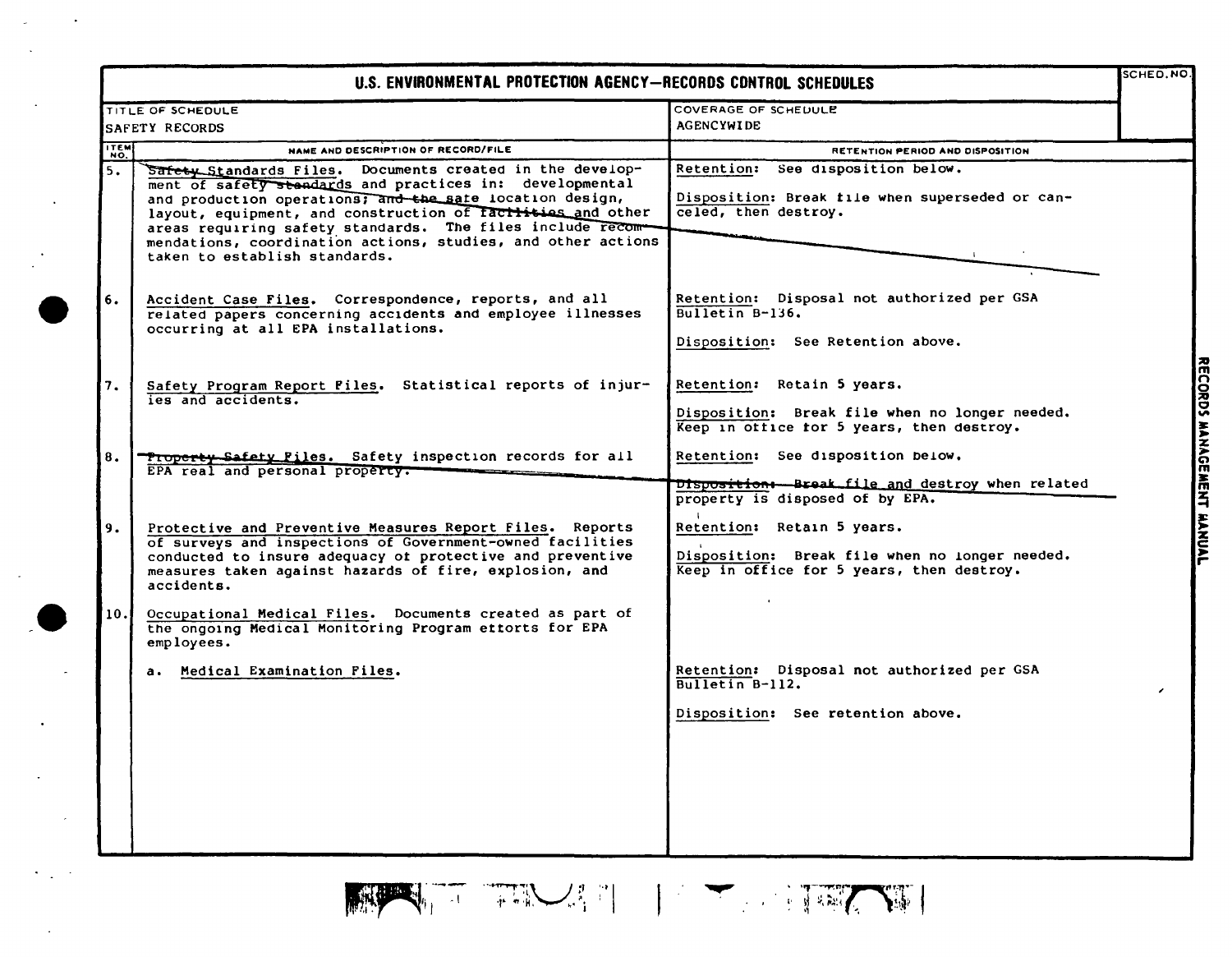| U.S. ENVIRONMENTAL PROTECTION AGENCY-RECORDS CONTROL SCHEDULES |                                                                                                                                                                                                                                                                                                                                                                                                                                       |                                                                                                                                                                        |                            |
|----------------------------------------------------------------|---------------------------------------------------------------------------------------------------------------------------------------------------------------------------------------------------------------------------------------------------------------------------------------------------------------------------------------------------------------------------------------------------------------------------------------|------------------------------------------------------------------------------------------------------------------------------------------------------------------------|----------------------------|
|                                                                | TITLE OF SCHEDULE                                                                                                                                                                                                                                                                                                                                                                                                                     | COVERAGE OF SCHEDULE                                                                                                                                                   |                            |
|                                                                | SAFETY RECORDS                                                                                                                                                                                                                                                                                                                                                                                                                        | <b>AGENCYWIDE</b>                                                                                                                                                      |                            |
| <b>TEM</b>                                                     | NAME AND DESCRIPTION OF RECORD/FILE                                                                                                                                                                                                                                                                                                                                                                                                   | RETENTION PERIOD AND DISPOSITION                                                                                                                                       |                            |
|                                                                | b. Medical Statistical Reports.                                                                                                                                                                                                                                                                                                                                                                                                       | Retention: Retain 5 years.<br>Disposition: Break file when no longer needed.                                                                                           |                            |
| 11.l                                                           | Health and Safety Training Files. Documents created in the<br>development of occupational health and safety training pro-<br>grams. The files include recommendations, coordination<br>actions, studies, and other actions taken to develop and<br>present approved courses.                                                                                                                                                          | Keep in office tor 5 years, then destroy.<br>Retention: See disposition below.<br>Disposition: Break files when material is super-<br>seded or outdated, then destroy. |                            |
| 12.                                                            | Industrial Hygiene Files.<br>a. Documents created in the development of industrial<br>hygiene standards and practices in: developmental and<br>production operations; and the location design, layout,<br>equipment, and construction of facilities and other areas<br>requiring industrial hygiene standards. The files include<br>recommendations, coordination actions, studies and other<br>actions taken to establish standards. | Retention: Retain 5 years.<br>Disposition: Break files when material is super-<br>seded or outdated. Keep in office five years,<br>then destroy.                       | <b>MANAU</b>               |
|                                                                | b. Employee Exposure Reports.                                                                                                                                                                                                                                                                                                                                                                                                         | Retention: Retain 30 years.<br>Disposition: Break file when report is completed.<br>Keep in office for 5 years, then transfer to<br>FRC. Destroy when 30 years old.    | <b>WENT</b><br><b>HUAL</b> |
|                                                                | c. Asbestos Monitoring Records/Reports.                                                                                                                                                                                                                                                                                                                                                                                               | Retention: Retain 30 years.<br>Disposition: Break file when report is completed.<br>Keep in office for 3 years, then transfer to FRC.<br>Destroy when 30 years old.    | ╭                          |